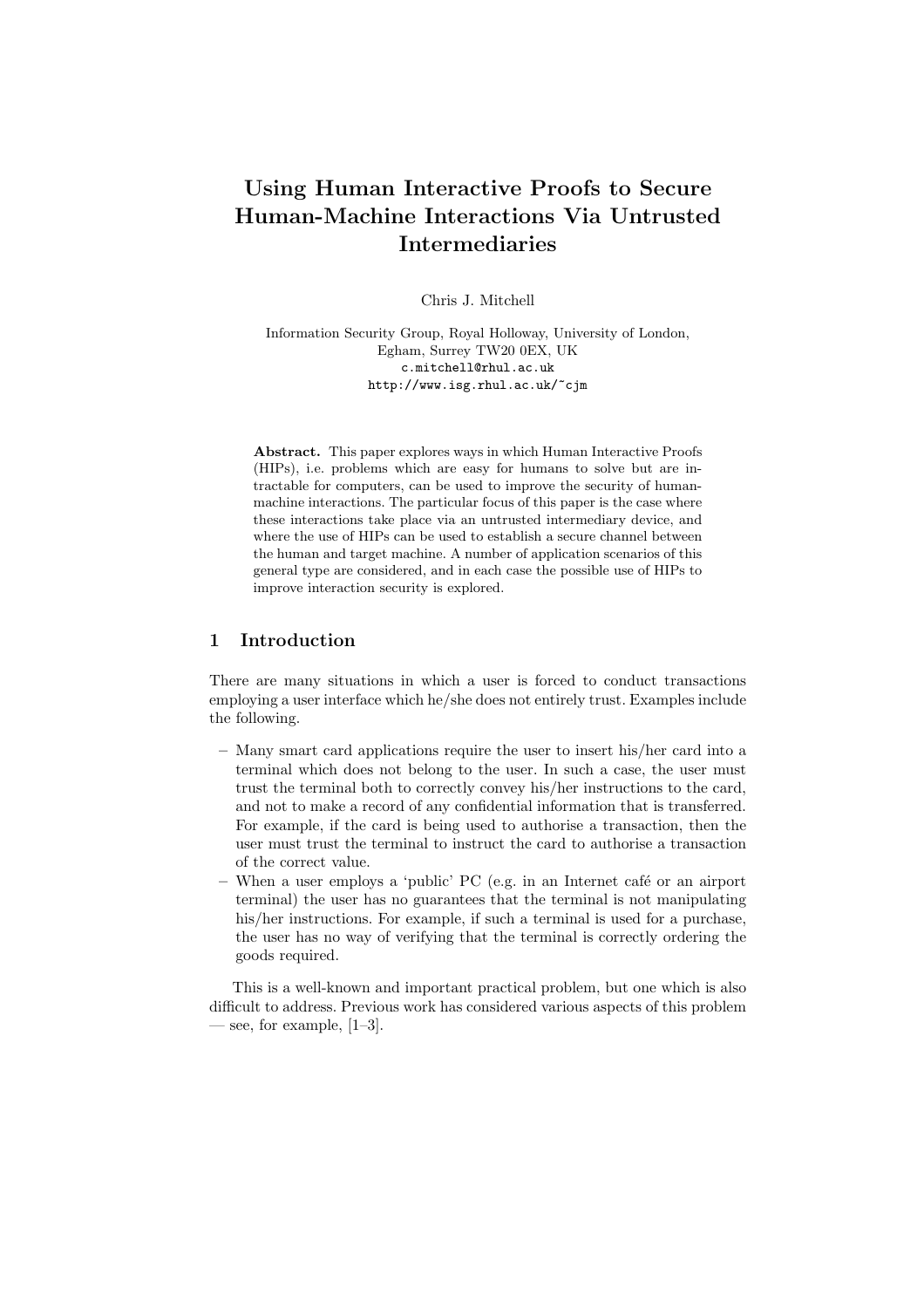In this paper we consider a new approach to this problems, based on socalled Human Interactive Proofs (HIPs). In particular, we consider a number of different scenarios in which humans and machines (e.g. smart cards, remote PCs, etc.) communicate via untrusted intermediaries. In each case we also consider how HIPs might be be used to improve security for such an interaction.

# 2 The Main Idea

#### 2.1 Human Interactive Proofs

HIPs, as discussed, for example, by Dhamija and Tygar [4] 'allow a computer to distinguish a specific class of humans over a network'. We are interested here in the simplest case, i.e. where humans are distinguished from computers. Again, as specified in [4], 'to do this, the computer presents a challenge that must be easy for . . . humans to pass, yet hard for non-members [i.e. computers] to pass'.

Probably the most common example of a HIP in use today is where numbers or letters are displayed in a distorted fashion so that only humans can read them. However, many other techniques have been proposed, e.g. to choose a pair of images showing the same person (from amongst a larger set), or to count objects of a particular type in a scene [5].

Many applications for HIPs have been proposed. Probably the best known is the use by Yahoo (www.yahoo.com) to restrict access to free email accounts. Here a user must solve a HIP before obtaining such an account; this prevents automatic harvesting of email addresses for use by spammers.

#### 2.2 Establishment of a Secure Channel

We now consider the possibility that HIPs could be used to establish a secure channel between a human user and a trusted device when all communications take place via an untrusted intermediary. Of course, this will not be a perfect solution to all the security problems, but it might significantly reduce threats in some situations.

It is not hard to see that, in some sense, a HIP can provide a low bandwidth communications channel between the computer and the human, which no other computer can intercept. In the case of a HIP based on distorted characters, the computer could display a message which the human can read but no other computer can understand. As a result, the HIP provides a confidentiality-protected but unauthenticated communications channel from the computer to the human.

We can also use HIPs to provide a confidential but unauthenticated reverse channel, i.e. a communications channel from the human to the computer. One such approach would involve the computer displaying a sequence of distorted messages (unreadable to another computer), of which the user chooses one (or more). This could, for example, and as discussed below, enable a user to enter a secret password or PIN into a computer in a fashion unobservable to a computer, even if can monitor all the data transfers. More generally, for secure password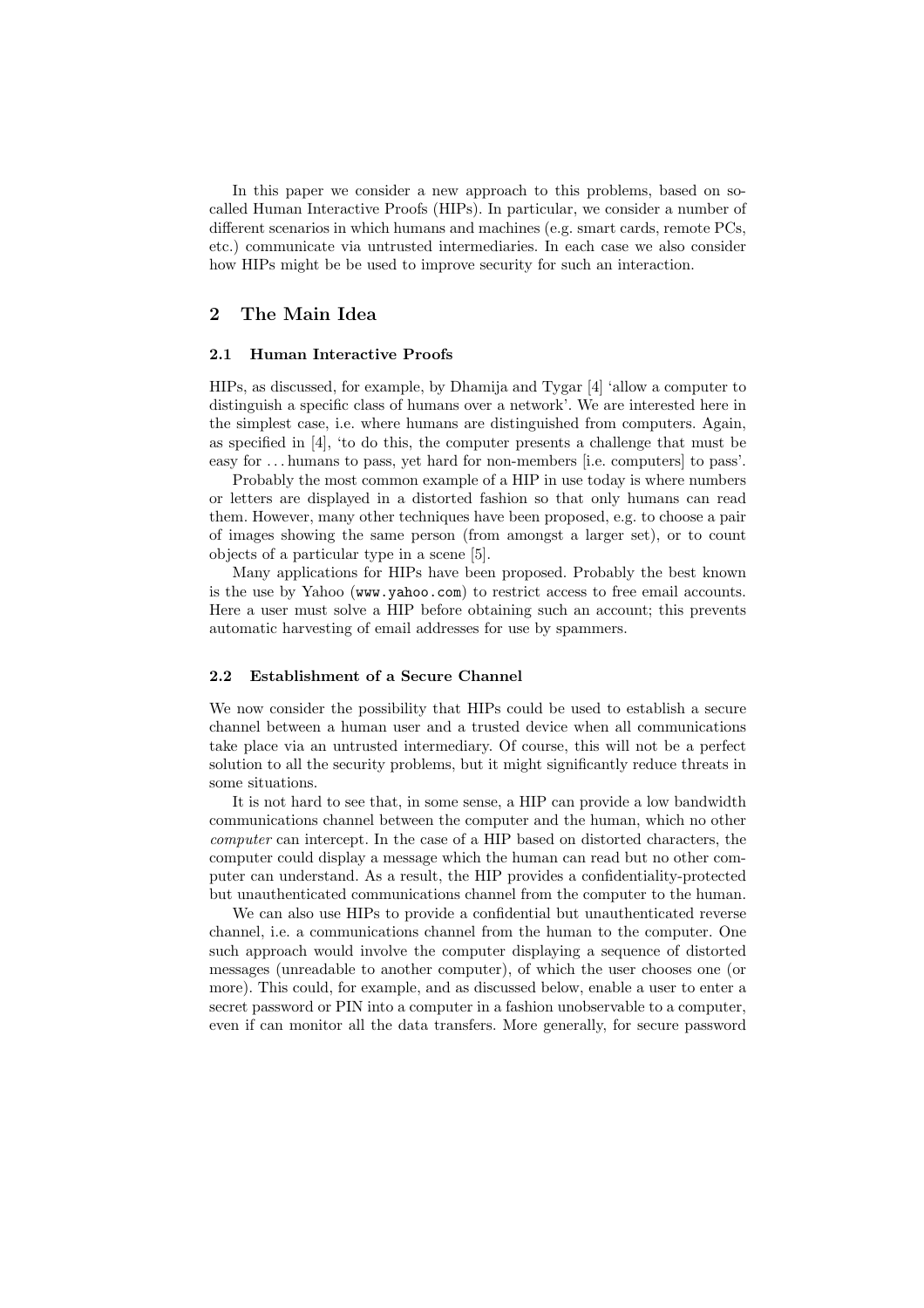entry, the computer could ask a password-related question (in some distorted form) and receive an answer via the user selection of one of a series of distorted images.

The use of HIPs therefore allows the establishment of a two-way confidential channel between the user and a computer, even when communications pass via an untrusted intermediary. Some examples of possible uses of such a HIP-protected communications channel are sketched in the following sections, although these ideas need further analysis. There may also be further scenarios in which these ideas have value.

Before proceeding we also note two fundamental limitations of the communications channel established using a HIP.

- Firstly, the channel is confidentiality-protected but not authenticated. This means that there is the risk of man-in-the-middle attacks. Overcoming such attacks probably means that techniques of the type we have just described may need to be combined with other techniques for human authentication of remote machines. Of course, in principle it is not difficult to transform a confidential channel into an authenticated channel, given the two parties possess a shared secret. However, the problem here is that the user does not necessarily have any means to perform cryptographic computations.
- Secondly, if a human interceptor is present, then the channel is no longer confidentiality-protected. That is, the technique only offers protection against automated attacks.

## 3 Scenario 1: Smart Card PIN Entry

When a smart card is inserted into a terminal for some purpose, it is often necessary to insert a PIN to authorise a transaction (this proves to the card that the cardholder is present). If the terminal is untrusted by the cardholder, as is often the case in practice, then there is a risk that the PIN will be immediately and automatically compromised. To try to reduce this risk, the card could use a HIP to prompt for the PIN, e.g. by displaying a distorted numeral by each button on the terminal, and inviting the user to type the button corresponding to the first PIN digit, then the second digit, and so on.

Of course, this would require the card to provide the distorted pictures to the terminal, which would then display them. The terminal would then send back to the card the identifiers for the images selected by the user. If the terminal displays the images as requested by the card, the terminal will not learn the PIN, i.e. this use of a HIP allows PIN entry via an untrusted terminal to take place in such a way that the PIN cannot be automatically captured. However, if a human monitors the PIN entry process, either in real time or subsequently, then the PIN is revealed. This nevertheless makes it more difficult for malicious entities to collect large numbers of user PINs, since the process cannot be completely automated.

Interestingly, the above described process does enable a malicious terminal to learn the PIN if it fails to follow the protocol correctly. That is, if it displays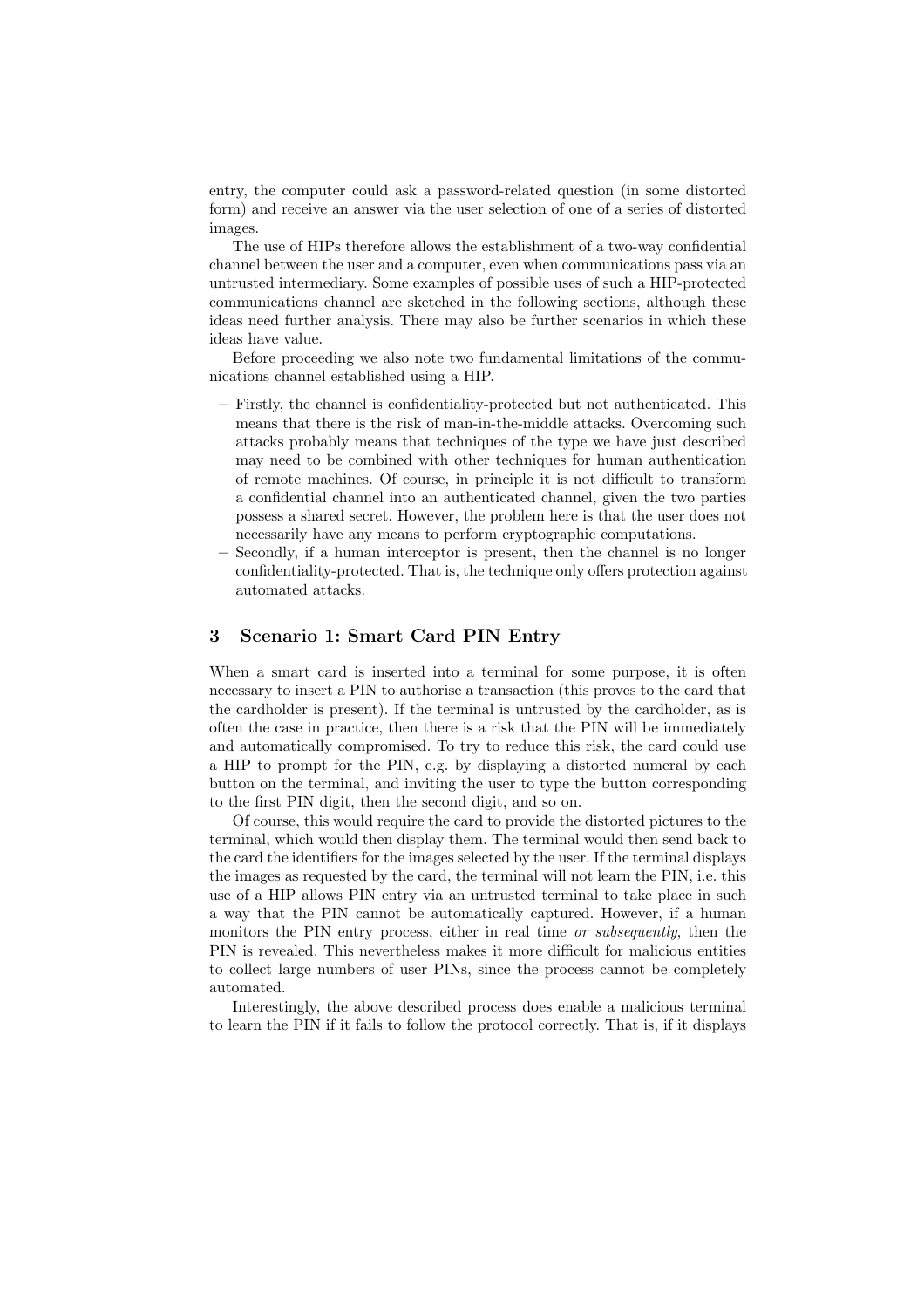its own images (for which it knows the corresponding digits), instead of the ones provided by the smart card, then it can immediately and automatically learn the correct PIN. However, such an attack would not enable the terminal to enter the PIN it has learnt into the card (at least, unless a human was involved). Hence, the transaction would not be completed. This issue is, of course, a direct corollary of the fact that the HIP-based communications channel is not authenticated.

These latter observations raise the possibility that security might be further improved by incorporating the use of the visual authentication ideas of Dhamija and Tygar [6]. That is, the images produced by the card might be personalised to the user, and hence the user will detect when the terminal displays its own images to try to capture the user PIN.

However, even if this latter approach is followed, the PIN will still be revealed if a human monitors the procedure, either at the time of the transaction or later. That is, the main benefit of the process is in preventing automatic collection of card PINs. It would be interesting to see if the process could be further enhanced to offer a greater degree of security. Possible extensions to and generalisations of the above process include using the same process to protect the transfer of PINs (or passwords) to a remote application via an untrusted terminal. This is discussed further in Scenario 3.

# 4 Scenario 2: Smart Card Transaction Authorisation

As mentioned in the previous section, smart cards are often used in terminals that are not trusted by the cardholder. In particular, the cardholder may use the card to authorise a transaction, and the card will authorise the value of the transaction on behalf of the cardholder (e.g. by signing an authorisation message containing this value). The risk here is that a malicious terminal could change the value of the transaction, since the cardholder has no way of knowing exactly what message the card is authorising.

In a similar way to that described in the previous scenario, the card could ask the cardholder to enter the transaction value by prompting using distorted pictures of digits. That is, the terminal would not know how to enter the correct (or any specific incorrect) transaction value into the card. The card could then display a distorted image of the total transaction value for the cardholder to verify. Finally, once this interaction has completed, the card will provide the authorised message to the terminal. As in the case described in the previous scenario, the security of the process might be improved by using HIP images tailored to a particular user, so that the cardholder will be able to distinguish between images presented by a fraudulent terminal and those presented by the card. That is, prior shared secrets can be used to provide a measure of authentication for the channel.

Of course, as in all cases considered here, if a malicious human can monitor and interfere with card-cardholder communications at the time of the transaction, then the use of a HIP does not help. However, unlike the previous scenario, if a human only has access to a transaction record after the event, then there are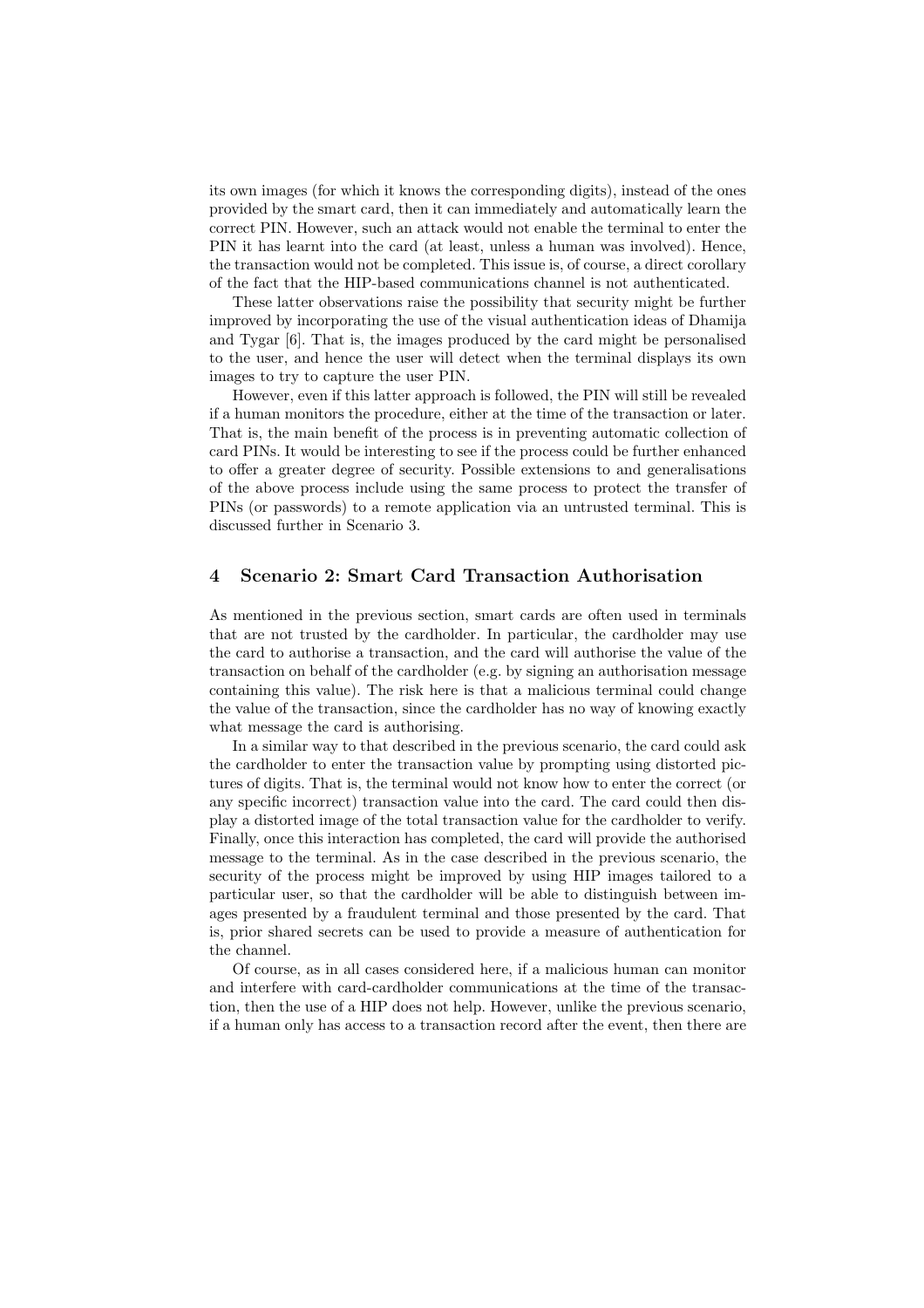no obvious attack strategies. That is, the use of a HIP in this scenario appears to offer greater benefits than in the previous case.

### 5 Scenario 3: Using an Untrusted PC for a Remote Login

The third scenario we consider here involves the use of an untrusted terminal, e.g. a PC in an Internet café, for remote login, e.g. to a server operated by the user's employer. This is a common practical scenario.

Suppose, moreover, that a user employs a hardware password-generating token when performing remote logins. Such tokens, that generate 'one-time passwords' valid for only a short time period, are in wide use, and are designed to reduce the risks of sending fixed passwords via intrusted intermediaries. However, if the terminal is fraudulent, then it could potentially copy the one-time password, and use this to login other terminals to the remote computer (as long as the logins occur within a short space of time).

The use of HIPs to secure the communications between user and remote computer might help alleviate this problem. The same strategy could be used as that described in Scenario 1, i.e. where the user is invited to enter the one-time password via images displayed on the terminal.

Moreover, given that the password has only a short lifetime, the possibility that it could be learnt by a human monitoring a recorded transaction later, is no longer a significant threat. That is, the security situation is improved because of the short-term nature of the secrets transferred across the channel.

### 6 Scenario 4: Using an Untrusted PC for E-commerce

In an electronic commerce transaction made using an untrusted terminal, the user is typically required to enter account details to complete the transaction. These details would typically constitute not only the user PAN (Personal Account Number), but also the three-digit security code designed to reduce the risk of re-use of stolen account details. (To reduce the risk that these three-digit codes are themselves stolen, merchant servers are prohibited from storing them).

This type of transaction therefore poses a significant security risk to the secrecy of the cardholder account information. As in Scenarios 1 and 3, HIPs might be used to protect this end user information against automated capture. The analysis would appear to be very similar to that in Scenario 1.

# 7 Scenario 5: Context Establishment

Our final scenario is a little different. It may be possible to use HIPs to increase the security level of a communications channel used for initial security context establishment. One scenario in which this idea might be useful is 'near-zeroconfiguration' of personal devices, e.g. in the home. This relates, of course, to Stajano and Anderson's notion of imprinting of devices (see, for example, [7]).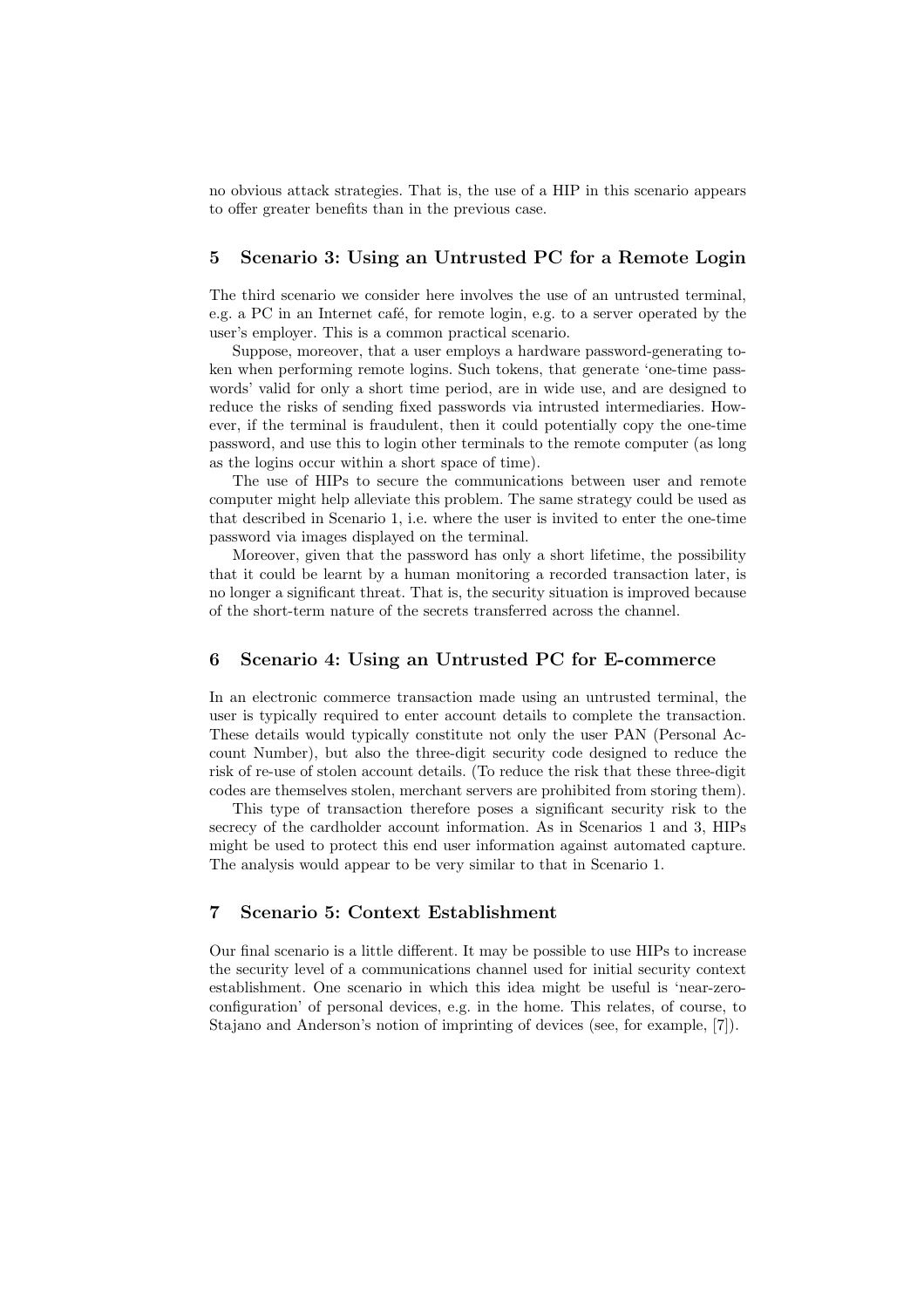Currently, protocols such as Bluetooth involve a pairing process, which, as currently specified, is rather insecure. (More secure alternatives exist, but have yet to be implemented in Bluetooth — see, for example, ISO/IEC 9798-6 [8], or section 10.7 of [9]). It would be interesting if HIPs could be used to enhance the security of such initial exchanges. Of course, the use of a HIP would not help against an active human interceptor, but might help against the more likely threat of an eavesdropper capable of automated interference with a protocol, but not capable of breaking the HIP.

The scenario of use envisaged is where a naive user has to initialise a device, but does not have the expertise (or the patience) to engage in a sophisticated security initialisation procedure. Moreover, if the devices being 'paired' lack a user interface, then the more secure processes described in ISO/IEC 9798-6 are difficult if not impossible to use. We therefore consider the case where the devices being paired make use of untrusted third party devices which do possess the necessary sophisticated user interface.

More specifically suppose that a PIN-based procedure is to be used to secure device pairing, where the PINs are entered into the devices being paired via third party (untrusted) devices. In such a case, if no additional security measures are taken, the third party devices could subvert the pairing process, almost regardless of how the pairing protocol actually works. The use of a HIP, e.g. where PIN entry involves selection of distorted images of characters, might enable this pairing process to be made secure, at least against machine-only adversaries.

If the pairing process involves a Diffie-Hellman key exchange authenticated using PINs, then it may be possible to design the scheme so that a human adversary involved only after the exchange cannot break the established key. That is, the security context established between the two devices will remain sound. However, the details of such a system remain to be worked out in detail, and will, of course depend on the details of the operational scenario.

# 8 Conclusions

We have conducted an initial investigation of a variety of scenarios to see how HIPs might be used to improve the security of human-machine interactions via untrusted intermediaries. The preliminary conclusion would appear to be that, whilst HIPs can offer some benefits in all scenarios, the greatest benefits occur in scenarios where the interaction involves the completion of a transaction (e.g. a purchase of goods, or the establishment of a security context), rather than merely the transfer of a password or PIN, unless the password or PIN is only of short term interest.

This is because the use of a HIP does not prevent a human learning any secrets transferred in a monitored exchange either at the time of the exchange or later. However, if a process is completed during the interaction, the only way in which this can be attacked is if the malicious human monitor is actively interfering at the time of the exchange.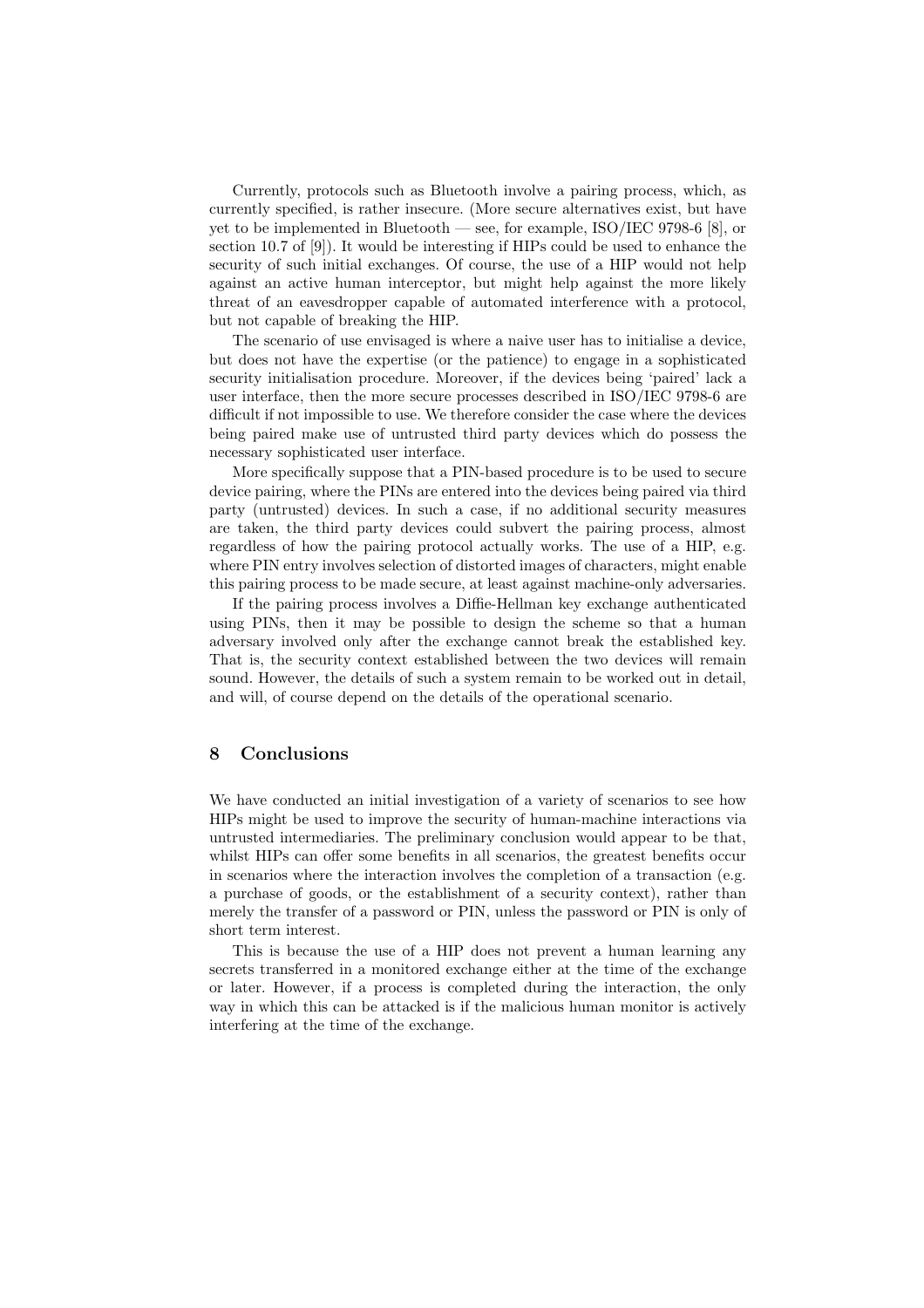Note that it is sometimes much easier for a fraudulent individual to monitor interactions after they have occurred, rather than at the time of the interaction. Apart from the obvious convenience issues for the attacker, in some cases it may only be possible to examine interactions after the event, e.g. when key-loggers are used.

We would also point out that the scenarios introduced here have not been analysed in very great detail, and that there may be other more effective approaches for the use of HIPs. Given the significance of the underlying problem, this therefore appears to be an area meriting further research.

Finally, the nature of the secure channel which can be provided using a HIP would also appear to merit further investigation. In particular, one might reasonably ask which types of HIP offer the possibility of the highest bandwidth channels between human and computer.

#### Acknowledgements

The author would like to gratefully acknowledge a number of helpful comments made by participants in the 2006 Security Protocols Workshop — these have significantly improved the paper.

### References

- 1. Berta, I.Z., Buttyan, L., Vajda, I.: Mitigating the untrusted terminal problem using conditional signatures. In: Proceedings of ITCC 2004, The International Conference on Information Technology: Coding and Computing, Las Vegas, NV, USA, April 2004, IEEE (2004) 12–16
- 2. Gobioff, H., Smith, S., Tygar, J.D., Yee, B.: Smart cards in hostile environments. In: Proceedings of the Second USENIX Workshop on Electronic Commerce, Oakland, California, November 1996, USENIX Association, Berkeley, CA (1996)
- 3. Stabell-Kulo, T., Arild, R., Myrvang, P.H.: Providing authentication to messages signed with a smart card in hostile environments. In: Proceedings of the USENIX Workshop on Smartcard Technology, Chicago, Illinois, USA, May 10–11, 1999, USENIX Association, Berkeley, CA (1999)
- 4. Dhamija, R., Tygar, J.D.: Phish and HIPs: Human Interactive Proofs to detect phishing attacks. In Baird, H.S., Lopresti, D.P., eds.: Human Interactive Proofs, Second International Workshop, HIP 2005, Bethlehem, PA, USA, May 19-20, 2005, Proceedings. Volume 3517 of Lecture Notes in Computer Science., Springer-Verlag, Berlin (2005) 127–141
- 5. Lopresti, D.: Leveraging the CAPTCHA problem. In Baird, H.S., Lopresti, D.P., eds.: Human Interactive Proofs, Second International Workshop, HIP 2005, Bethlehem, PA, USA, May 19-20, 2005, Proceedings. Volume 3517 of Lecture Notes in Computer Science., Springer-Verlag, Berlin (2005) 97–110
- 6. Dhamija, R., Tygar, J.D.: The battle against phishing: Dynamic security skins. In: Symposium On Usable Privacy and Security (SOUPS) 2005, July 6–8, 2005, Pittsburgh, PA, USA, ACM Press (2005) 77–88
- 7. Stajano, F.: Security for Ubiquitous Computing. John Wiley and Sons Ltd. (2002)